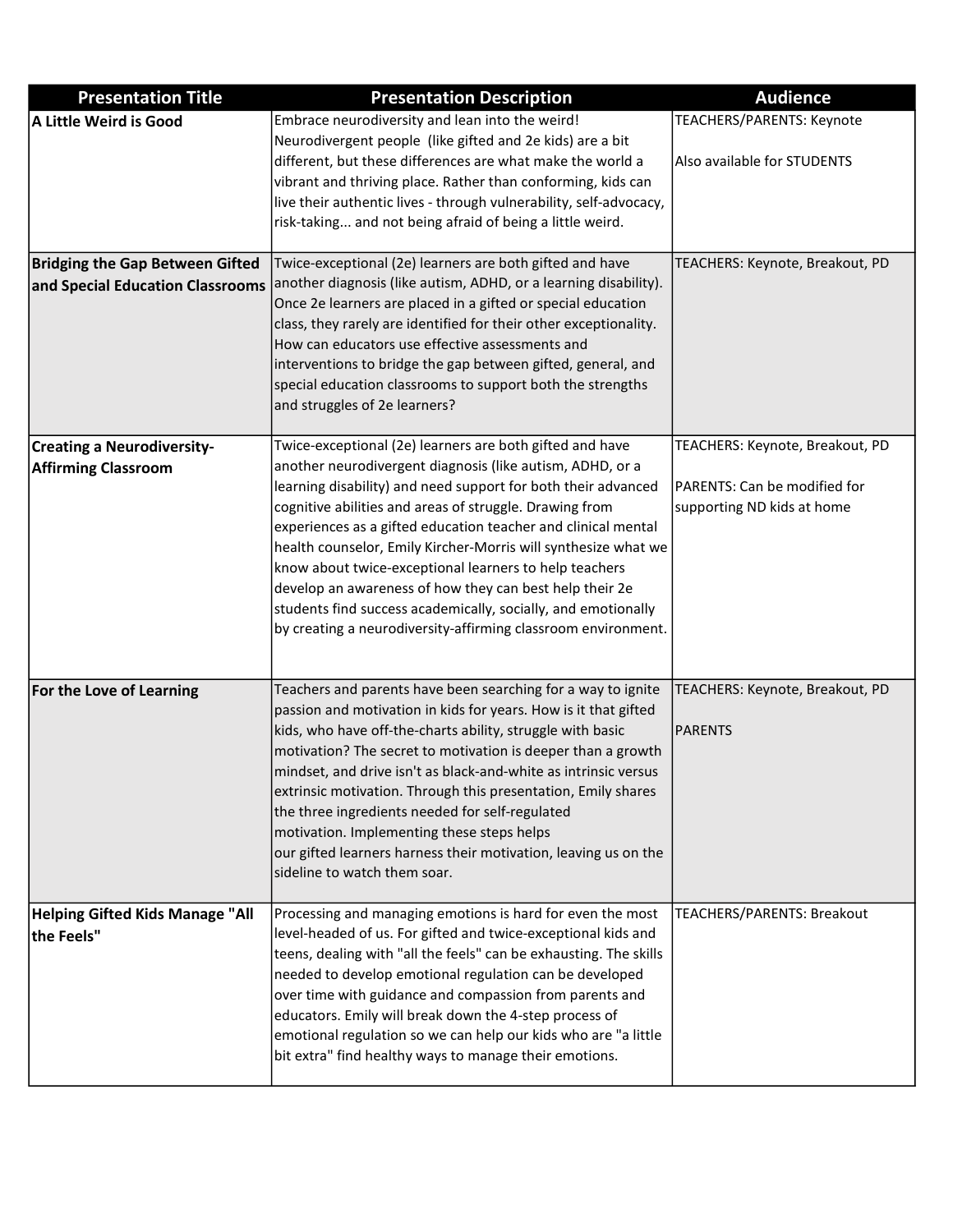| Living at Both Ends of the Bell        | Twice- and multi-exceptional learners are constantly trying to                            | TEACHERS/PARENTS: Keynote, |
|----------------------------------------|-------------------------------------------------------------------------------------------|----------------------------|
| <b>Curve</b>                           | balance their abilities and their struggles. Their unique                                 | Breakout, PD               |
|                                        | cognitive profile requires that teachers and parents think                                |                            |
|                                        | differently about how to educate and raise them. Through                                  |                            |
|                                        | finding srategies to communicate and collaborate, we can find                             |                            |
|                                        |                                                                                           |                            |
|                                        | ways to leverage their strengths to help them succeed.                                    |                            |
| <b>Pobody's Nerfect</b>                |                                                                                           | TEACHERS: Breakout, PD     |
|                                        |                                                                                           |                            |
|                                        | One child freaks out when a single mistake is made. Another                               |                            |
|                                        | child breaks down when asked to work in groups. A third child                             |                            |
|                                        | has low self-esteem and refuses to turn in work. What do they                             |                            |
|                                        | all have in common? They are all perfectionists. While many                               |                            |
|                                        | professionals who work with gifted children are able to                                   |                            |
|                                        |                                                                                           |                            |
|                                        | recognize perfectionism when they see it, they may be unsure                              |                            |
|                                        | how to help a child overcome this barrier. This presentation                              |                            |
|                                        | will give specific strategies to use in the classroom or                                  |                            |
|                                        | counseling setting to work both individually and in groups                                |                            |
|                                        | with students to overcome perfectionism.                                                  |                            |
| <b>Sidekick Wanted: High-Ability</b>   | Social relationships for high-ability children and teens can                              | <b>PARENTS: Breakout</b>   |
| <b>Kids and the Friendships They</b>   | sometimes be difficult to manage. Emotional intensity and                                 |                            |
| <b>Want/Need</b>                       | advanced cognitive development can make it hard for some                                  |                            |
|                                        | kids to develop the deep and meaningful peer relationships                                |                            |
|                                        | that they desire, leaving them feeling frustrated and lonely.                             |                            |
|                                        | What are the causes of this disconnect? How can parents                                   |                            |
|                                        |                                                                                           |                            |
|                                        | support and coach their child through these stages? Does                                  |                            |
|                                        | bullying impact high-potential learners more than other                                   |                            |
|                                        | children? You'll leave this session with ideas to support the                             |                            |
|                                        | social connection of your child or teen.                                                  |                            |
|                                        |                                                                                           |                            |
| <b>Supporting the Mental Health of</b> | Since March of 2020, each of us has been put to the test as we TEACHERS/PARENTS: Breakout |                            |
| Gifted and 2e Learners in a            | each learn to navigate a world that has changed faster than                               |                            |
| <b>Changed World</b>                   | anything we have ever experienced. Rates of mental health                                 |                            |
|                                        | concerns for kids and teens have risen considerably within this                           |                            |
|                                        | timeframe due to isolation, uncertainty, and overwhelm.                                   |                            |
|                                        | When a crisis occurs, what do we need to do to support gifted                             |                            |
|                                        | and twice-exceptional learners? How can we empower them                                   |                            |
|                                        |                                                                                           |                            |
|                                        | in crisis situations and help foster resilience? During this                              |                            |
|                                        | session, we will explore ideas about how to meet gifted kids'                             |                            |
|                                        | diverse needs in times of crisis, including how to notice and                             |                            |
|                                        | support specific mental health needs.                                                     |                            |
|                                        |                                                                                           |                            |
|                                        | Twice-exceptional learners have unique needs that can be                                  | <b>TEACHERS: Breakout</b>  |
| <b>Technology to Support</b>           | supported through the use of innovative technology.                                       |                            |
| Neurodivergent Students in the         |                                                                                           |                            |
| <b>Gifted Classroom</b>                | Supporting and accommodating your neurodivergent/2e                                       |                            |
|                                        | students is easy with tools, programs, and apps to help with                              |                            |
|                                        | emotional regulation, executive functioning, and                                          |                            |
|                                        | communicating. Strategies for students with diagnoses like                                |                            |
|                                        | autism, ADHD, dyslexia, mood disorders, and more will be                                  |                            |
|                                        | shared.                                                                                   |                            |